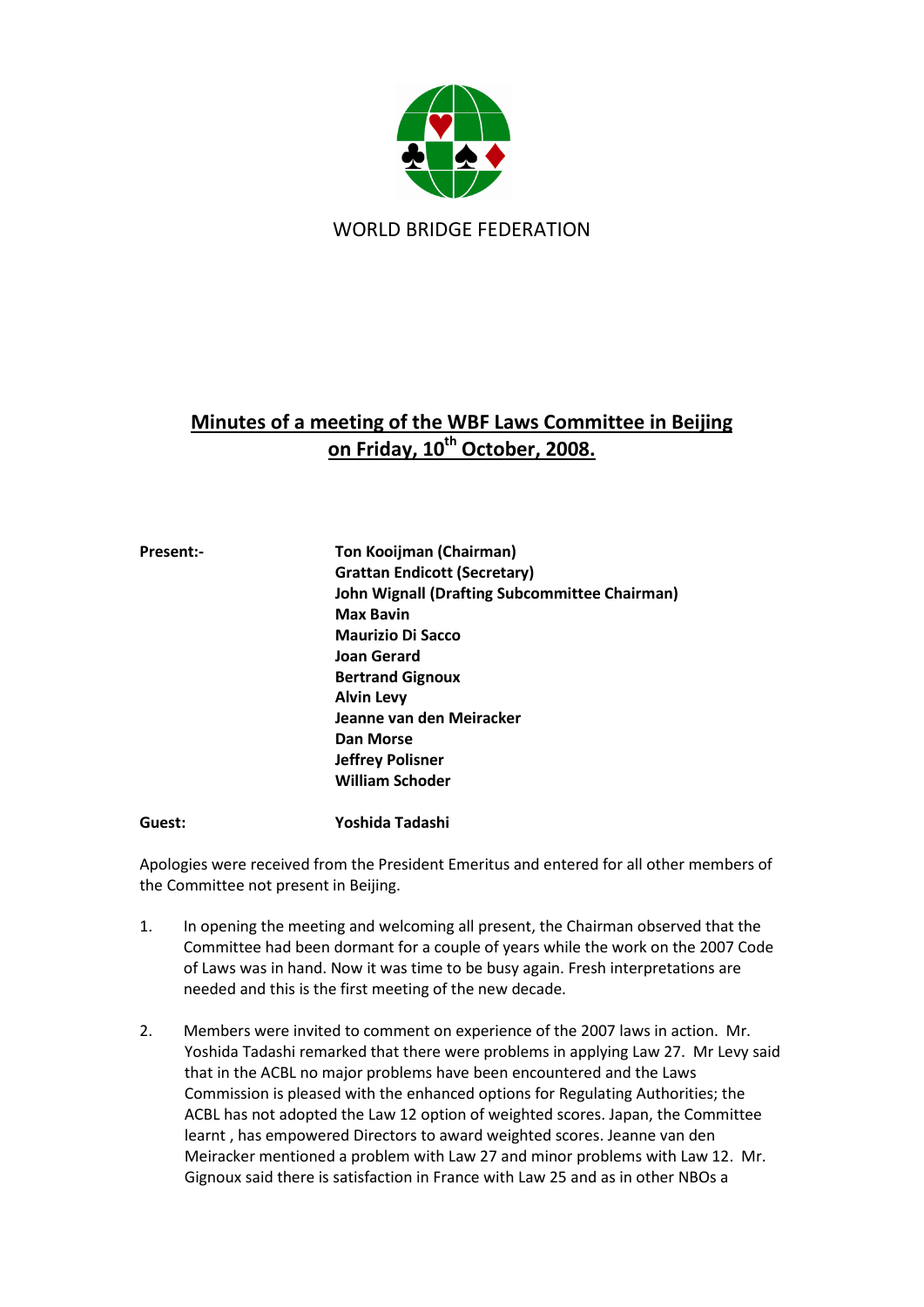problem with Law 27. Mr.Wignall reported Zone 7 as relaxed in relation to Law 27 and, over all, content with the new code of laws.

Mr. Di Sacco had no complaint with the operation of the new laws to date. He considered that a good job had been done in consolidating them. Mr Gignoux would have liked screen regulations to have been incorporated into the laws, and it is known some would like to see the alert procedure there also. The Chairman felt it would be a long time before these moves came about.

A short discussion followed concerning the inclination to relax slightly the stringency of Law 27. This would be examined in more detail later in the meeting. Mr. Schoder felt that we need not go into endless examples on Law 27; with the encouragement of the phrase 'in the Director's opinion',

The Director should exercise his opinion and, if needs be, recover via Law 27D. Mr, Bavin remarked that since the 2007 Laws took effect he has not encountered any case of an insufficient bid.

3. A Report from the October  $8<sup>th</sup>$  meeting of the Drafting Subcommittee was considered. The Committee confirmed its interpretations and decisions as follows:

That Mr Kooijman be encouraged to complete his work on a commentary or appendix and then publish it, either after ratification by the WBF (possibly obtained via the internet) or, if he wished, as a personal commentary on the laws.

In Law 12, "serious error" should be judged according to the calibre of player.

In Law 13F, the use of 'may be awarded' reflects the intentions of the Committee. It is inappropriate to refer in any case to Law 67. Note also that when the surplus card is found to have been played and an adjusted score is awarded any player who was dealt a correct number of cards, with no two cards identical, is in no way at fault.

When applying Law 17E, passes following the first pass out of rotation are cancelled and only the first pass out of rotation is an infringement.

Law 25A - It is strongly recommended that bidding box regulations should provide that if a player's attention is diverted as he makes an unintended call the 'pause for thought' should be assessed from the moment when he first recognizes his error. (Regulating Authorities please note.)

Law 27B – Mr. Endicott's statement on interpretation was adopted and agreed viz:– The Committee has noted an increasing inclination among a number of Regulating Authorities to allow artificial correction of some insufficient bids even in cases where the set of possible hands is not a strict subset of the set of hands consistent with the insufficient bid. The Committee favours this approach and recommends to Regulating Authorities that, insofar as they wish, mildly liberal interpretations of Law 27B be permitted with play then being allowed to continue. At the end of the hand Law 27D may then be applied if the Director judges that the outcome could well have been different without assistance gained through the insufficient bid (and in consequence the non-offending side has been damaged).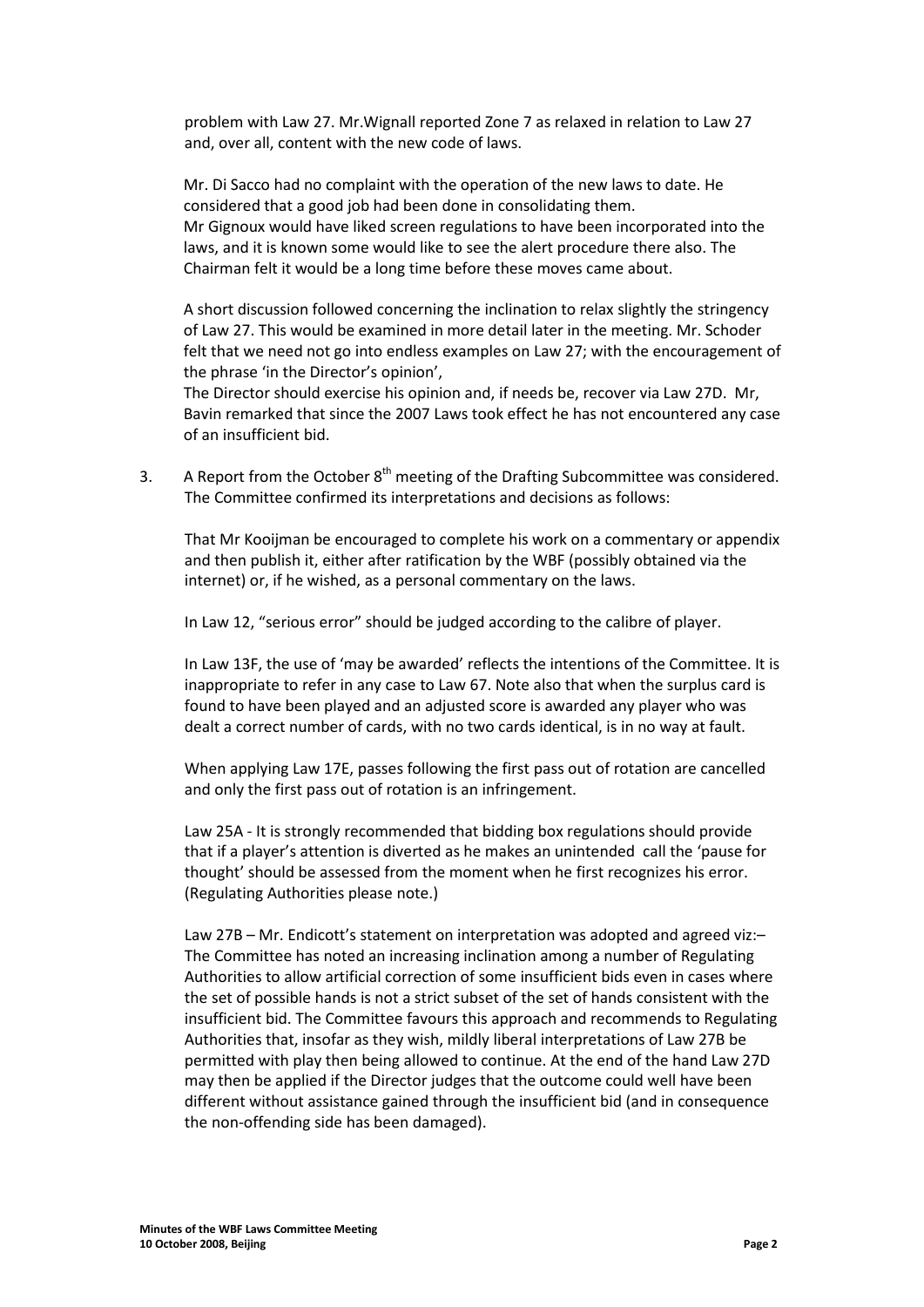It was also agreed that where it says in Laws 27B1(a) and 27B1(b) that 'the auction proceeds without further rectification' this is interpreted as meaning that the auction and play continue without further rectification.

Law 43B3 – when referring to Law 12B1 the Director treats both sides as offending and a split adjusted score is awarded.

If, having lost his rights, dummy draws attention to a revoke during the play, no penalty tricks are transferred. However, the Director restores equity.

Law 45F – Mr. Kooijman's proposal that the Director should not adjust the score if the player would have played the indicated card anyway was agreed. Dummy is liable to a procedural penalty.

Law 50E - Mr. Di Sacco asks that examples be provided of the application of this law. A distinction must be made between the requirement that the player must play this card and information that the player has the card. Initially the underlead from  $KQJx$ to partner's A x is allowed, but subsequently the Director may decide that 50E3 applies.

Mr.Bavin observes that the player must convince the Director that he has not gained from the information that the player possesses the card. This continues the WBF Laws Committee decision made in previous years.

Law 64C – If there are two revokes on the same board the equity in the case of the second revoke is determined by reference to the position after the first revoke.

Law 86D – if an offending side is responsible for the inability of the second table to play the board it shall not be allowed to profit from its own favourable score on the first table. The parenthetical statement at the end of this law applies in the particular circumstances that one side is offending and the other not; in all other circumstances the core law applies, disregarding the parenthetical statement. It is possible there are two non-offending sides. When considering application of Law 86D a 'favourable' score refers to an unlikely result. The unlikely result taken into account may favour either a non-offending side or an offending side and, except as stated above, it lies within the discretionary powers of the Director to decide upon the application of this law.

[Rider: The concept suggested by the Chairman subsequent to the meeting is that when the side receiving a bad score at table A causes the irregularity by which the board cannot be played at the other table, the TD takes this score into account with full weight to assign an adjusted score.

When the side receiving an unusual good score at table A causes at that table an irregularity by which the board cannot be played at the other table, if the TD decides to award an assigned adjusted score the weight given to that good result should be limited although it may play some part in the adjustment.

If the board cannot be played because a side at that table causes an irregularity and there is an unusual good result at the other table there is a good reason to give an assigned adjusted score, giving full weight if the side with that good score is innocent and less than the full weight (perhaps 50%) if the side with that good score committed the irregularity.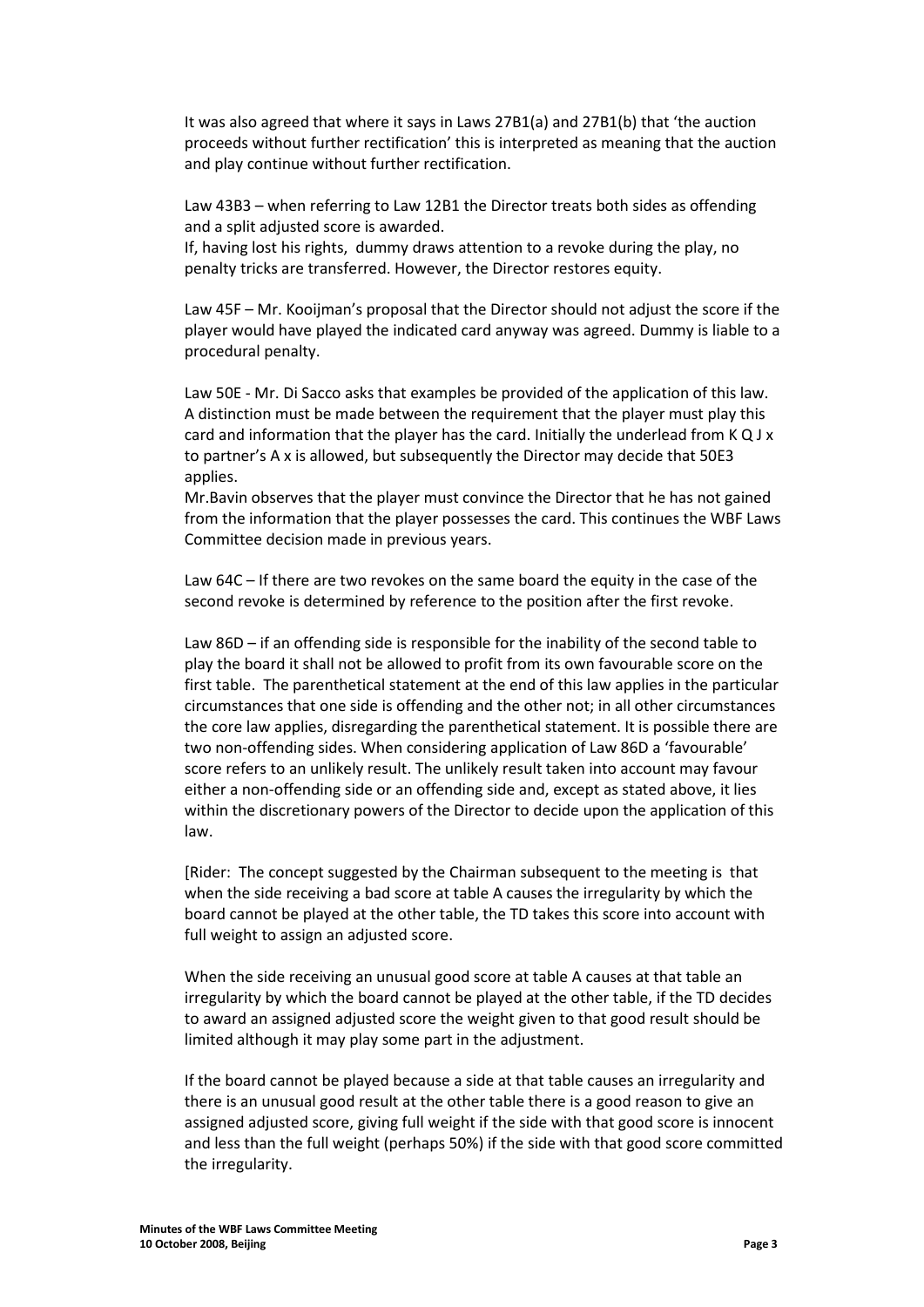When there is an unusual good score at one table and at the other table the board cannot be played, with no player responsible, it is felt a weight of something like 60% may be appropriate.]

Law 93G - the power of modification given in this law is a right to modify the procedure in dealing with appeals. It does not extend to overriding the rights of contestants to appeal under Law 92A. If the Regulating Authority makes no arrangement for an appeal to be heard (see Law 80B2(k)) the Director in charge shall hear and rule upon it under Law 93A.

The Committee confirmed its agreement to the interpretations in Mr Endicott's submission to the Drafting Subcommittee and the adoption of them recommended by the latter, viz:

## **LAW 12**

When the Director is empowered elsewhere in the laws simply to "award an adjusted score" he refers to Law12 to determine whether this will be an assigned or an artificial adjusted score. Law 12 intends that whenever he is able to award an assigned adjusted score he does so; if Law 12C1(d) or Law 12 C2(a) applies the adjusted score is artificial. Note that 12C2(a) does not say "no result has been obtained" but "no result can be obtained", so that if a board is incomplete but has reached a stage when completion of the board can be foreseen an assigned score is appropriate.

…………………………………………………………………………………………

#### **LAW 16 and others – concerning information rights**

16A1(d) allows the player use of his memory of information in the laws and regulations. It does not authorize him to look during the auction and play at the printed regulations, the law book, or anyone's scorecard or the backs of bidding cards etc. as (Law 40C3(a)) an aid to memory. For system card and notes see Law 20G2.

Neither does 78D authorize players to consult during the auction and play printed copies of the information given them under this law.

20F1 defines the manner in which, during the auction and play, a player may request and receive an explanation of the opponents' prior auction. At this time he is entitled to an explanation only of calls actually made, relevant available alternative calls not made, and any partnership understanding as to inferences from the choice of action among the foregoing. (An "alternative" call is not the same call with another meaning – for example, if the reply to an opponent is that "5D shows diamonds preference", any reply to a further question "what would it mean if 4NT were Blackwood ?" is given voluntarily and not as a requirement of Law 20F1.)

81C2 requires the Director to advise players of their rights and responsibilities under the laws. He confines such information to rights and responsibilities that are relevant to the situation he is dealing with.

……………………………………………………………………………………..